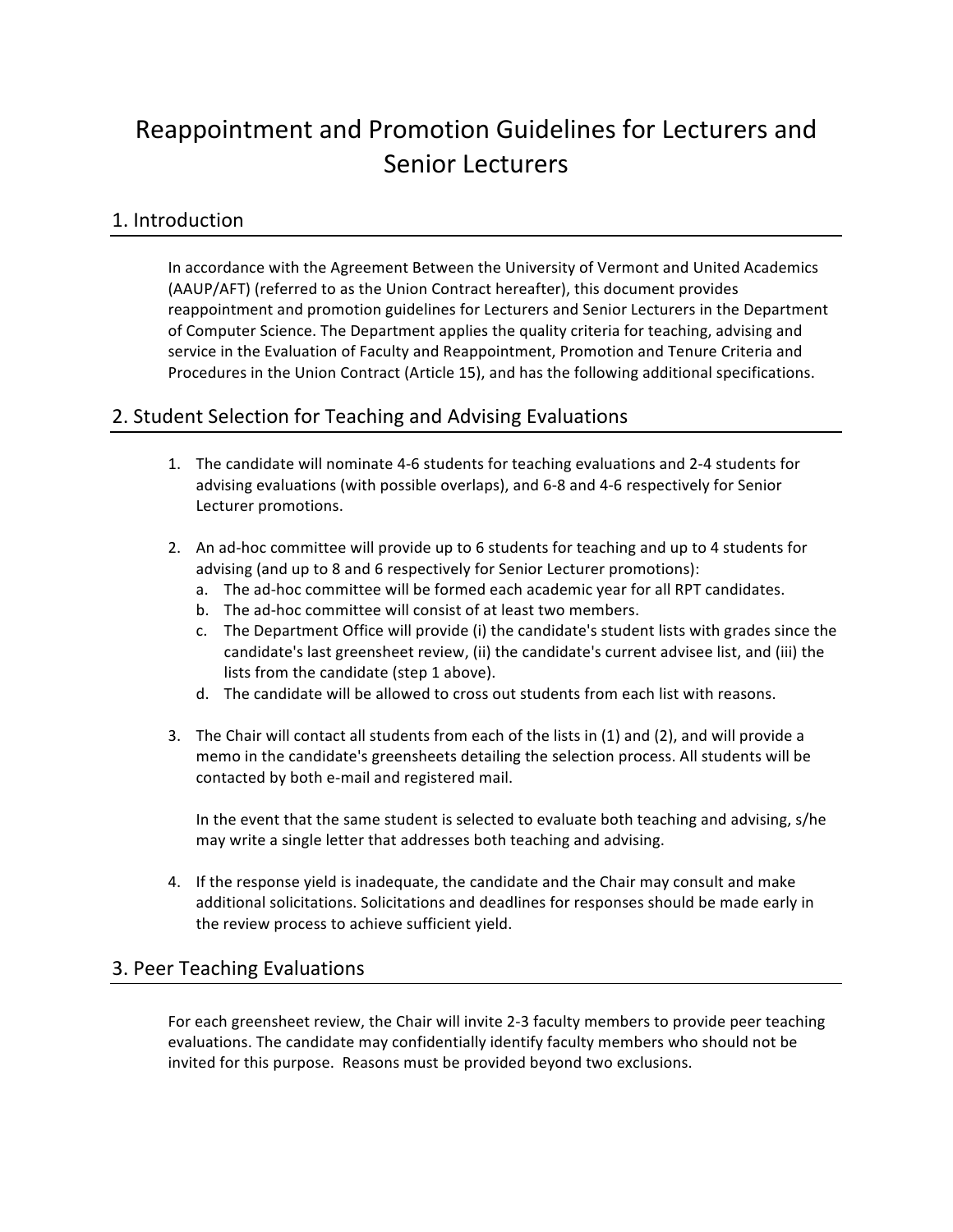All peer teaching evaluations will be done by qualified faculty. The Chair, in consultation with the candidate, may invite appropriate faculty members from other departments to provide peer teaching evaluations.

The peer evaluators are advised to look over the candidate's course materials as well as attend at least one of the candidate's lectures.

### 4. Advising

Candidates preparing greensheets are advised to have a separate section on advising. In addition to student numbers, it is useful to include other information such as:

- 1. attempts to establish student contact,
- 2. frequency of meetings and other interactions with advisees,
- 3. inservice training for advising, and
- 4. efforts to support the Department in advising.

## 5. Faculty Input and Eligible Voters for RPT Reviews

#### 5.1. FACULTY INPUT AND SCHEDULE FOR RPT REVIEWS

The Chair should set an appropriate schedule for each greensheet review, so that the complete greensheets will be ready for faculty review at least 2 weeks before the submission deadline to the Dean's Office.

Once the greensheets are ready for faculty review, all faculty members, tenured and untenured (including tenure-track/tenured faculty, research faculty, Lecturers, and Senior Lecturers) will be invited to review the greensheets and share their advice concerning the candidate with the Chair within a week. The feedback will be documented in the Chair's Fvaluation.

At the beginning of the second week after the greensheets are complete, the Chair will convene (i) a meeting of all faculty members to discuss the greensheets, and (ii) a closed session for all eligible voters (as defined in Section 5.2) to vote on whether or not to recommend the candidate's application. This vote will be recorded in the Chair's Evaluation.

After the above faculty feedback and eligible voters' vote, the Chair will decide whether or not to recommend the candidate's application, and will inform the candidate with a detailed Chair's Evaluation.

#### 5.2. ELIGIBLE VOTERS FOR LECTURER/SENIOR LECTURER GREENSHEET REVIEWS

- For a Lecturer reappointment with a greensheet review, Senior Lecturers, tenuretrack/tenured faculty members, and those Lecturers who have successfully passed a reappointment review in the past and are not applying for a reappointment in the current year, are eligible voters.
- For a Senior Lecturer application, Senior Lecturers and tenure-track/tenured faculty members are eligible voters.